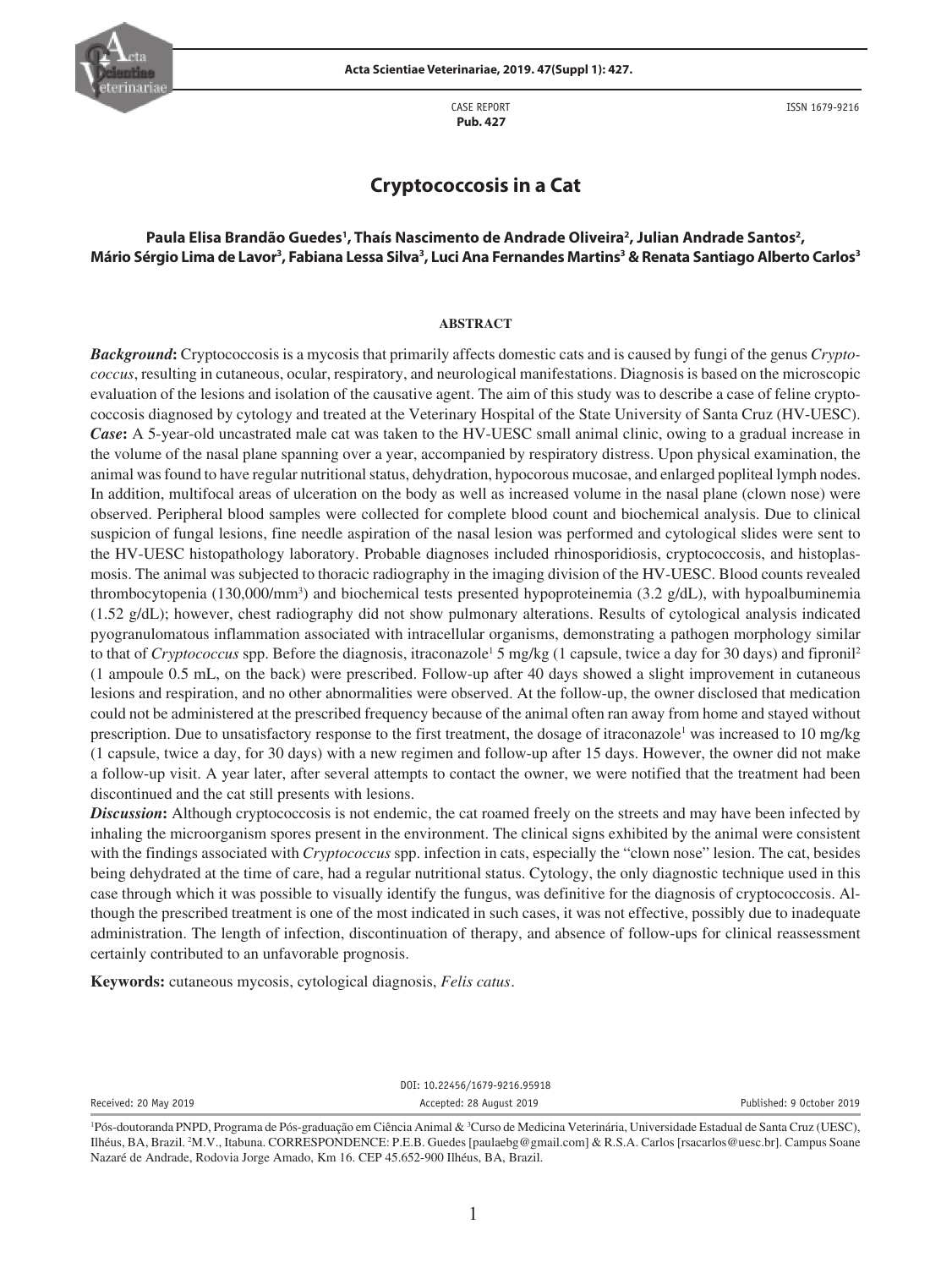## **INTRODUCTION**

Cryptococcosis is a mycosis caused by a blastomycete of the genus *Cryptococcus*, whose predominant species are *C. neoformans* and *C. gattii*. Cryptococcosis mainly affects cats; however, it has also been described in dogs, goats, birds, and horses [2,6,14]. Pigeons are the main carriers in urban areas and infection occurs through inhalation of the spores dispersed in air from contaminated feces [2,7,11]. Although it is considered a zoonosis, the potential for transmission of infection from cats to humans is discussed, as yeast do not easily spread from infected tissues [2,6,13].

Cryptococcosis in cats manifests as a localized or systemic disease, the main local indication of which is a granulomatous lesion in the nasal cavity, which leads to an increase in volume of the nose, popularly known as "clown nose" [2,13].

The diagnosis is based on the cytological or histopathological analysis of the lesions, isolation and culture of the agent, and/or molecular methods [2,10].

Treatment consists of administration of systemic antifungal agents, with itraconazole being one of the most preferred. The disease is fatal in cases that do not receive treatment or are treated incorrectly, as well as in immunocompromised patients [2,8].

Cryptococcosis is important both in veterinary and human medicine, as it is an opportunistic infection with serious and fatal complications in immunocompromised patients. In addition, although it is a common occurrence in domestic cats, the number of cases reported locally is small. The aim of this study is to report a case of cryptococcosis in a cat treated at the Veterinary Hospital of the Santa Cruz State University (HV-UESC).

#### **CASE**

A 5-year-old black-and-white male cat, weighing 3.1 kg, was treated at a small animal clinic of the HV-UESC. The main complaint was increased nasal plane volume. According to the owner, the animal was afflicted by the injury about a year ago, presenting as a small wound that progressed over months and was treated with a topical medication without a veterinary prescription. However, the owner could not remember the name of the medication. The cat had difficulty breathing but was eating well and presented with normal urination and defecation. In addition, the owner reported that the animal roamed freely in a residential neighborhood, the municipality of Itabuna-BA and referred to the presence of bats in the roof of his house, and birds at the backyard. The cat was fed commercial food and did not possess up-to-date worming and vaccination coverage. The owner mentioned that none of the people in contact with the animal presented with any skin lesions.

Upon physical examination, the animal was found to have regular nutritional status, dehydration, hypocorous mucosae, and enlarged popliteal lymph nodes. An increase in the nasal plane volume (measuring approximately 1 cm in diameter) and a pink colored "clown nose" were observed (Figure 1). In addition, multifocal areas of lesions and ulceration were noted all over the body, ranging from 1 to 2 cm in diameter, and the animal carried fleas and presented with hypotrichosis but no areas of alopecia. Blood samples were collected for complete blood count and biochemical analysis in the laboratory of clinical analyses of the HV-UESC. Since the first clinical impression of the lesion is that it is of fungal etiology, fine needle aspiration was performed with slide preparation, and samples were sent for cytological analysis in the HV-UESC histopathology laboratory. Probable diagnoses included rhinosporidiosis, cryptococcosis, and histoplasmosis. The animal was sent for X-ray (imaging division of the HV-UESC) of the head and thoracic cavity to check if there was bone involvement and to investigate possible pulmonary involvement.

Blood counts and biochemical tests revealed thrombocytopenia (130,000/mm<sup>3</sup>) and hypoproteinemia (3.2 g/dL) with hypoalbuminemia (1.52 g/ dL), respectively. Radiograph of the head showed an increase in volume of the nasal cavity without bone involvement. The chest X-ray did not show any pulmonary changes (Figure 2). Cytology revealed a moderate cellular sample, composed of macrophages, neutrophils, and some plasma cells. Round to slightly oval organisms, measuring about 8-10 μm in diameter were observed in the cytoplasm of macrophages, with eccentric purple nuclei, sometimes larger in size and with a clear halo around them (Figure 3). The cytological characteristics indicated pyogranulomatous inflammation associated with intracellular organisms, demonstrating a pathogen morphology similar to that of *Cryptococcus* spp.

Before the cytological analysis, the veterinarian responsible for the treatment prescribed itraconazole1 5 mg/kg (1 capsule, twice a day, for 30 days),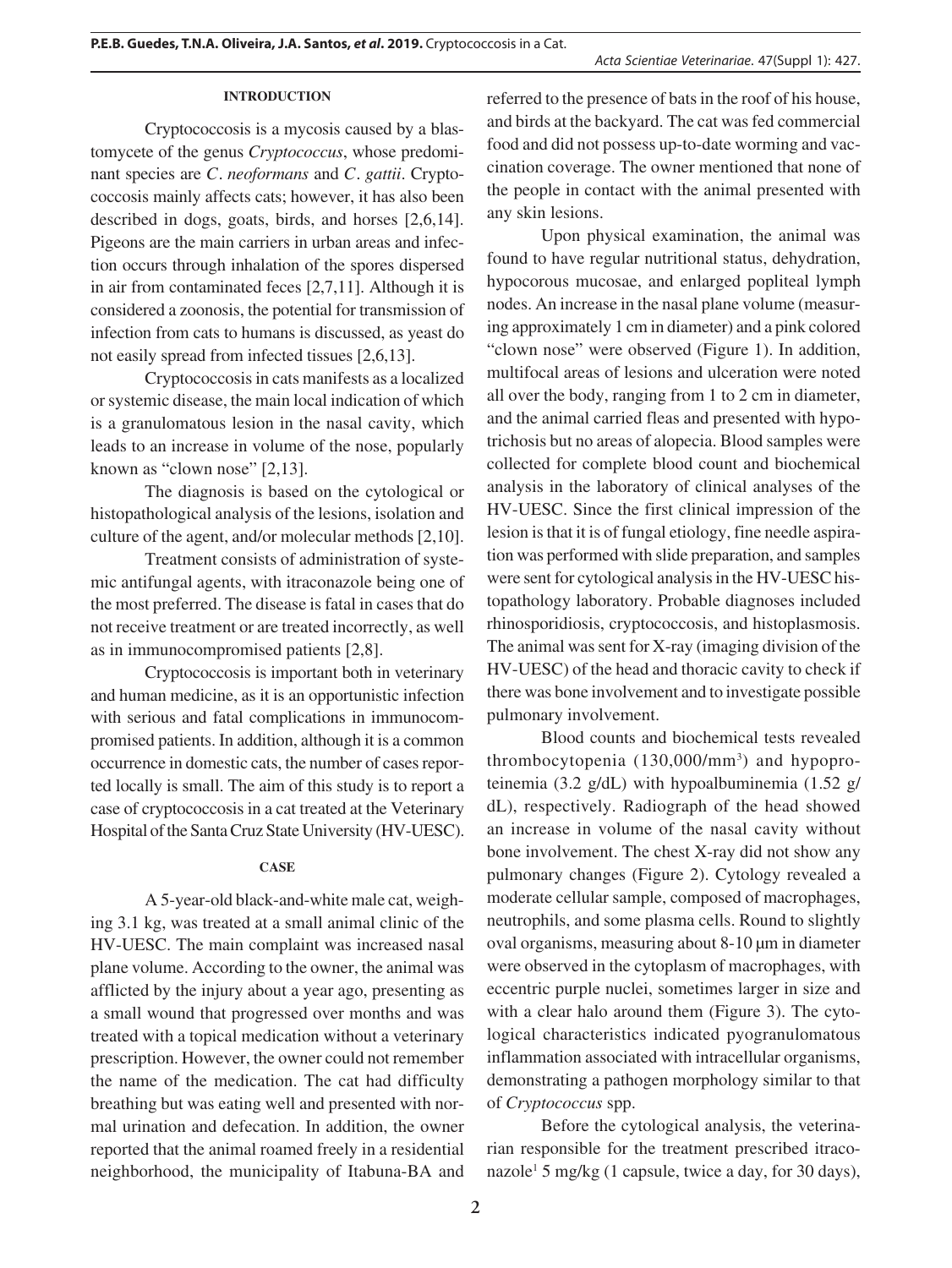and fipronil<sup>2</sup> (0.5 mL, 1 ampoule). The animal was released and a follow-up after 40 days was scheduled for re-evaluation.

During the follow-up, physical examination revealed a slight improvement in cutaneous lesions and respiration without any other abnormalities. The owner disclosed that she was unable to administer the medication at the prescribed frequency, since the animal often ran away from home and stayed without prescription. Because the first treatment response was not satisfactory, itraconazole<sup>1</sup> was prescribed, at a higher dose of 10 mg/kg (1 capsule, twice a day, for 30 days). Follow-up was scheduled for 15 days later, along with a suggestion to castrate the cat. However, the owner did not bring the animal for follow-up. A year later,

after several failed attempts to contact the owner, she reported that the treatment had been interrupted and the cat still presented with lesions (Figure 4).

### **DISCUSSION**

In the present report, the cat was an adult male mixed breed, characteristics that are not related to cryptococcosis, according to the literature [6,12]. However, the animal was not castrated and roamed freely, thereby increasing the chances of exposure to cryptococcosis infection.

Infection with *C. neoformans*, a species most commonly involved in cats and human infections in Brazil, is associated with environmental contamination with bird feces, mainly pigeons [7,11]. The cat in this



Figure 1. A & B- Cutaneous cryptococcosis in a male, mixed breed cat. Increased volume in the nasal plane (clown nose) observed.



**Figure 2.** A**-** Chest x-ray of a feline (male, mixed breed cat) with cutaneous cryptococcosis. Absence of changes in the lungs observed. B- Radiograph of the head of the feline (male, mixed breed cat) with cutaneous cryptococcosis. Increased volume in the nasal plane, without bone involvement, observed.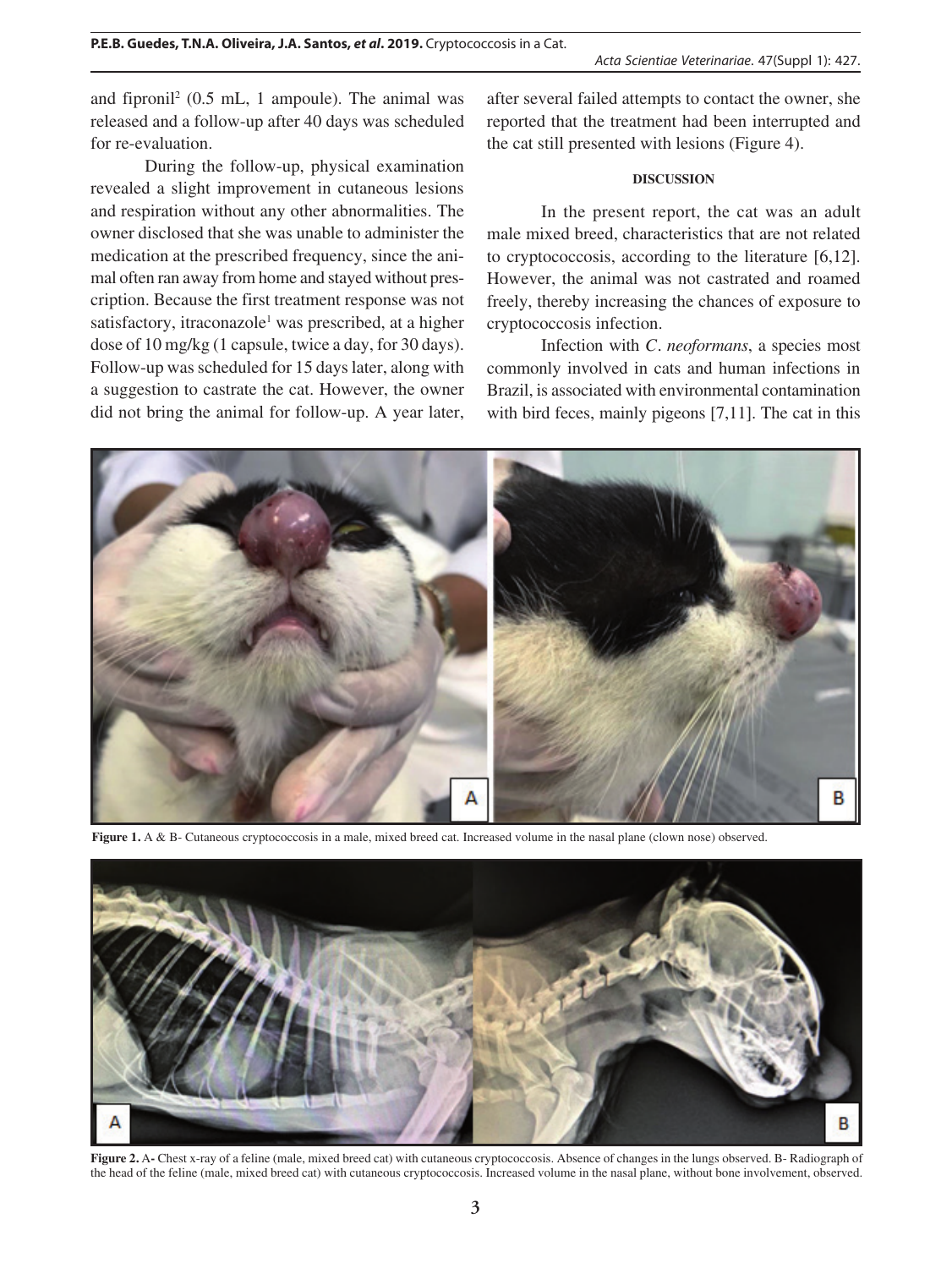

Figure 3. Fine needle aspiration of the nasal lesion of the feline (male, mixed breed cat). Round to slightly oval organisms within the cytoplasm of macrophages, measuring approximately 8-10 μm in diameter, with purple eccentric nuclei, sometimes larger in size and with a clear halo around them (*Cryptococcus* spp.) [Diff Quick. 40x].

case report roamed freely and was possibly infected by inhaling the cryptococcosis spores present in the environment. As mentioned earlier, cases of cryptococcosis in southern region of Bahia, Brazil are uncommon, this being the only case reported in HV-UESC during the year. The low rate of occurrence could be attributed to the small cluster of pigeons and birds in urban areas, because the Ilhéus-Itabuna microregion still has large areas of forest (Atlantic Forest), the natural habitat of the vectors, thus reducing contamination of urban centers.

The clinical signs presented by the animal were consistent with the findings described in the literature in cases of *Cryptococcus* spp. in cats, especially the "clown nose" [2,12,14], as well as cutaneous lesions [2], thus leading to the tentative diagnosis of cryptococcosis. Nevertheless, due to the macroscopic characteristics observed, rhinosporidiosis and histoplasmosis were considered as differential diagnosis. The literature indicates that other diseases may also be considered as differential diagnosis, such as coccidioidomycosis, blastomycosis, neoplasias [9,10], such as squamous cell carcinoma [3,4]. The observed similarity between the lesions present in these different diseases can lead to underdiagnoses of cryptococcosis in the clinical setting [9].

Although cryptococcosis is the most frequent systemic mycosis in cats [10], the localized form observed in the animal in this report is the most common in contrast to canine and human disease. This is because, in comparison to canines and humans, cats possess a more efficient air filtration system involving the mucociliary sheet of the paranasal sinuses, contributing to the removal of small inhaled particles [2]. The cat in



**Figure 4.** Cutaneous cryptococcosis in a feline (male, mixed breed cat), after interruption of treatment by the owner. Perseverance of the increased volume in nasal plane (clown nose) observed.

this case report presented only the cutaneous lesions, with no respiratory, ocular, or neurological alterations. Although the animal exhibited dyspnea, respiratory distress was attributed to edema of the nasal cavity, which may have impeded air flow. The typical clinical signs of cats affected by the respiratory syndrome, such as rales, nasal discharge, and sneezing [1], were not observed in this case. Although yeast can reach the lungs via the hematogenous route [2], no pulmonary alteration was detected by chest radiography.

The increased volume of the popliteal lymph nodes observed in the physical examination may be a nonspecific alteration, because although lymphadenomegaly is present in *Cryptococcus* spp., infections, the lymph nodes that are usually affected are the mandibular lymph nodes [3]. Hematological and biochemical findings were also non-specific in this study, as has been reported by Marcasso *et al*. [9] who described cryptococcosis in dogs.

Although cryptococcosis affects immunocompetent animals, the infection is opportunistic, and is more common in immunosuppressed cats who are undernourished, undergoing prolonged corticosteroids use, or infected with viruses such as feline immunodeficiency (FIV) and feline leukemia (FeLV) [2]. The cat in this report, apart from being dehydrated at the time of care, had regular nutritional status with hypoproteinemia, which could lower the immunocompetence of the animal and contribute to the development of clinical disease. The fact of that the cat is intact may have predisposed the animal to the disease because, during the search for females in estrus, there is a reduction in food intake and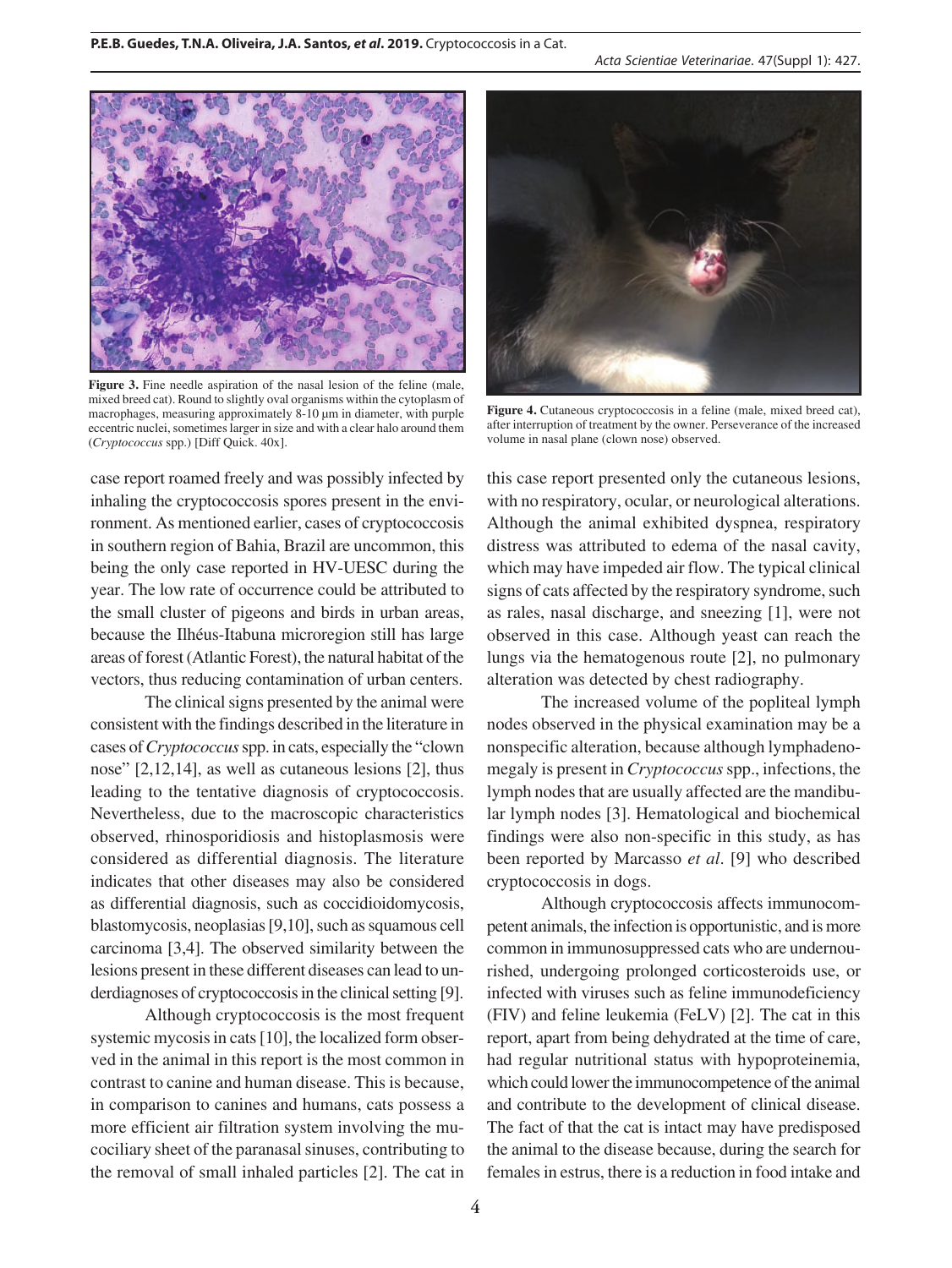a reduction in immunity. No previous corticosteroid use was reported in this case. It could not be determined if the cat had any of the viral infections described above since it was not possible to perform the FIV/FeLV test. Immunosuppression is not always clear in affected cats, and cryptococcosis may manifest due to pathogenic mechanisms inherent in the causative agent [9]. One such pathogenic mechanism is that involving the polysaccharide capsule, which inhibits phagocytosis and migration of leukocytes to the lesion site, mechanisms that are important for the innate immune response.

In cases of cryptococcosis, cytological analysis is crucial for definitive diagnosis, and the microscopic characteristics observed in this study were consistent with those described in the literature [5]. In addition, the cytology results ruled out neoplasia.

Although the prescribed treatment is one of the most indicated in cases of cryptococcosis in cats, the animal, in this case, did not show significant improvement after 30 days of itraconazole therapy. Other authors have also reported no response to treatment with the prescribed drug in infected cats [13]. In the present case, however, ineffective treatment is attributed to inadequate administration of the antifungal drug, with the owner reporting that he could not administer the drug at the frequency prescribed by the veterinarian.

A lack of cutaneous lesions in people in contact with the animal suggests that cryptococcosis is not

easily transmitted from cats to humans, as mentioned in the literature [6], because the spread of spores from the tissues of infected animals is rare.

Early diagnosis is crucial for a good prognosis [9]. However, the animal in question had the skin lesions for approximately a year before the first treatment, according to the owner. Infection time, treatment discontinuity, and non-adherence to follow-up for clinical assessment contributed to an unfavorable prognosis for the cat in the present report.

As the cat population rises each year, the study of diseases with zoonotic potential should be encouraged because domestic cats can act as dissipating agents of zoonoses. Thus, periodic veterinary monitoring of these animals is of great relevance, not only for animal health, but also for human health. The present case report shows one of many instances where owners neglect the role of sanitation in preventing diseases in companion animals, by discontinuing the treatment and failing to follow-up for clinical evaluation by the veterinarian.

#### MANUFACTURERS

1 CEPAV - Centro De Patologia Clínica Veterinária. Água Branca, SP, Brazil.

2 Merial Boehringer Ingelheim. Ingelheim, Germany.

*Declaration of interest***.** The authors report no conflicts of interest. The authors alone are responsible for the content and writing of the paper.

#### **REFERENCES**

**1 Aranha A.R. & Zappa V. 2009**. Criptococose. *Revista Científica Eletrônica de Medicina Veterinária*. VII(12): 1-4.

- **2 Canavari C., Vargas G.H., Tinucci-Costa M. & Camplesi A.C. 2017.** Criptococose: revisão de literatura. *Revista Electrónica de Veterinária*. 18(9): 1-5.
- **3 Castro N.B., Rolim V.M., Nascimento L.C., Silveira A.F.V., Argenta F.F., Ferreiro L., Driemeier D. & Sonne L. 2017.** Doenças micóticas em gatos no Rio Grande do Sul. *Pesquisa Veterinária Brasileira*. 1313-1321.
- **4 Correa J.M.X., Oliveira N.G.S.G., Silva F.L., Michel A.F.R.M., Lavor M.S.L., Silva E.B. & Carlos R.S.A. 2017.** O diagnóstico preciso muda o prognóstico do paciente felino com carcinoma de células escamosas? *Medvep - Revista Científica de Medicina Veterinária - Pequenos Animais*. 15(46): 54-60.
- **5 Cowell R.L., Tyler R.D., Meinkoth J.H. & DeNicola D.B. 2009.** Principais agentes infecciosos. In: Cowell R.L., Tyler R.D., Meinkoth J.H. & DeNicola D.B. (Eds). *Diagnóstico Citológico e Hematologia de C*ães e *Gatos*. 3.ed. São Paulo: Editora MedVet, pp.47-67.
- **6 Danesi P., Furnari C., Granato A., Schivo A., Otranto D., Capelli G. & Cafarchia C. 2014.** Molecular identity and prevalence of *Cryptococcus* spp. nasal carriage in asymptomatic feral cats in Italy. *Medical Mycology*. 52: 667-673.
- **7 Faria R.O., Nascente P.N., Meinerz A.R.N., Cleff M.B., Antunes T.A., Silveira E.S., Nobre M.O., Meireles M.C.A. & Mello J.R.B. 2010.** Ocorrência de *Cryptococcus neoformans* em excretas de pombos na Cidade de Pelotas, Estado do Rio Grande do Sul. *Revista da Sociedade Brasileira de Medicina Tropical*. 43: 198-200.
- **8 Lima G.H., Alves E.H.A. & Oliveira D.M. 2017.** Diagnóstico de criptococose nasal em felino por meio da citologia aspirativa por agulha fina (PAAF) na região noroeste do Ceará. *Ciência Animal*. 27(2): 26-29.